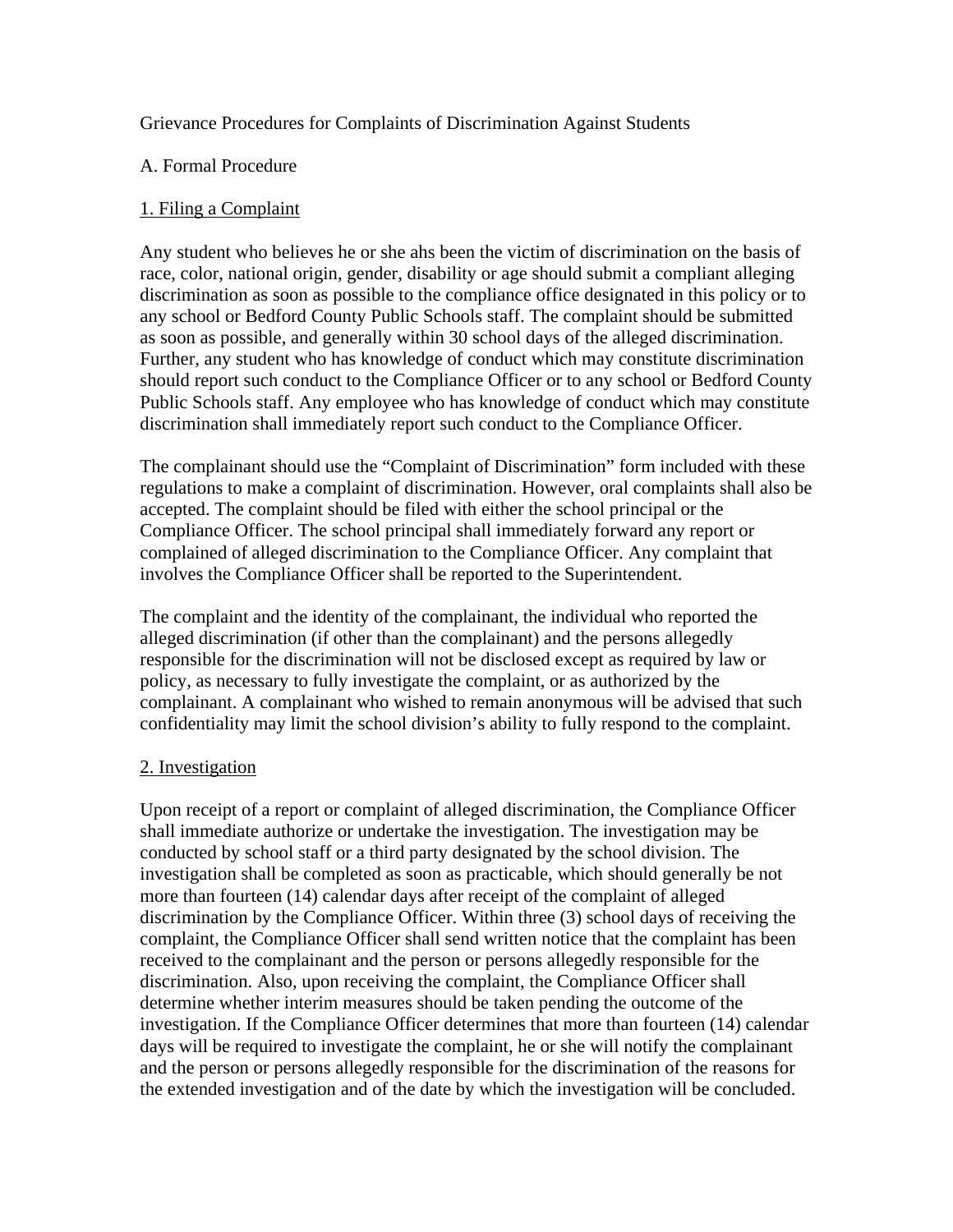The investigation may consist of personal interviews with the complainant, the persons allegedly responsible for the discrimination and any others who may have knowledge of the alleged discrimination or the circumstances giving rise to the complaint. The investigation may also include the inspection of any documents or information deemed relevant by the investigator. The school division shall take the necessary steps to protect the complainant and others pending the completion of the investigation.

Whether a particular action or incident constitutes a violation of this policy requires a case by case determination based on all the facts and circumstances revealed by a complete and thorough investigation.

The Compliance Officer shall issue a written report to the Superintendent upon completion of the investigation. If the complaint involves the Superintendent, the report shall be sent to the School Board. The report shall include a determination of whether the allegations are substantiated, whether this policy was violated and recommendations for corrective action, if any.

All employees shall cooperate with any investigation of alleged discrimination conducted under this policy or by any appropriate state or federal agency.

## 3. Action by the Superintendent

Within five (5) calendar days of receiving the Compliance Officer's report, the Superintendent or designee shall issue a decision regarding (1) whether this policy was violated and, if so, (2) what action, if any, will be taken. This decision must be provided in writing to the complainant. If the Superintendent determines that discrimination occurred, the school division shall take prompt, appropriate action to address and remedy the harm and prevent any recurrence. Such action may include discipline up to and including expulsion or discharge.

# 4. Appeal

If the Superintendent or designee determines that no discrimination occurred, the complainant may appeal this decision to the School Board within five (5) calendar days of receiving the decision. Notice of the appeal must be filed with the Superintendent, who shall forward the record to the School Board. The School Board shall make a decision within thirty (30) calendar days of receiving the record. The School Board may require oral or written argument from the complainant, the Superintendent and any other individual it deems appropriate.

If the Superintendent or designee determines that discrimination has occurred and discipline is imposed, the disciplined person may appear the disciplinary sanction in the same manner as any other such sanction would be appealed.

5. Compliance Officer and Alternate Compliance Officer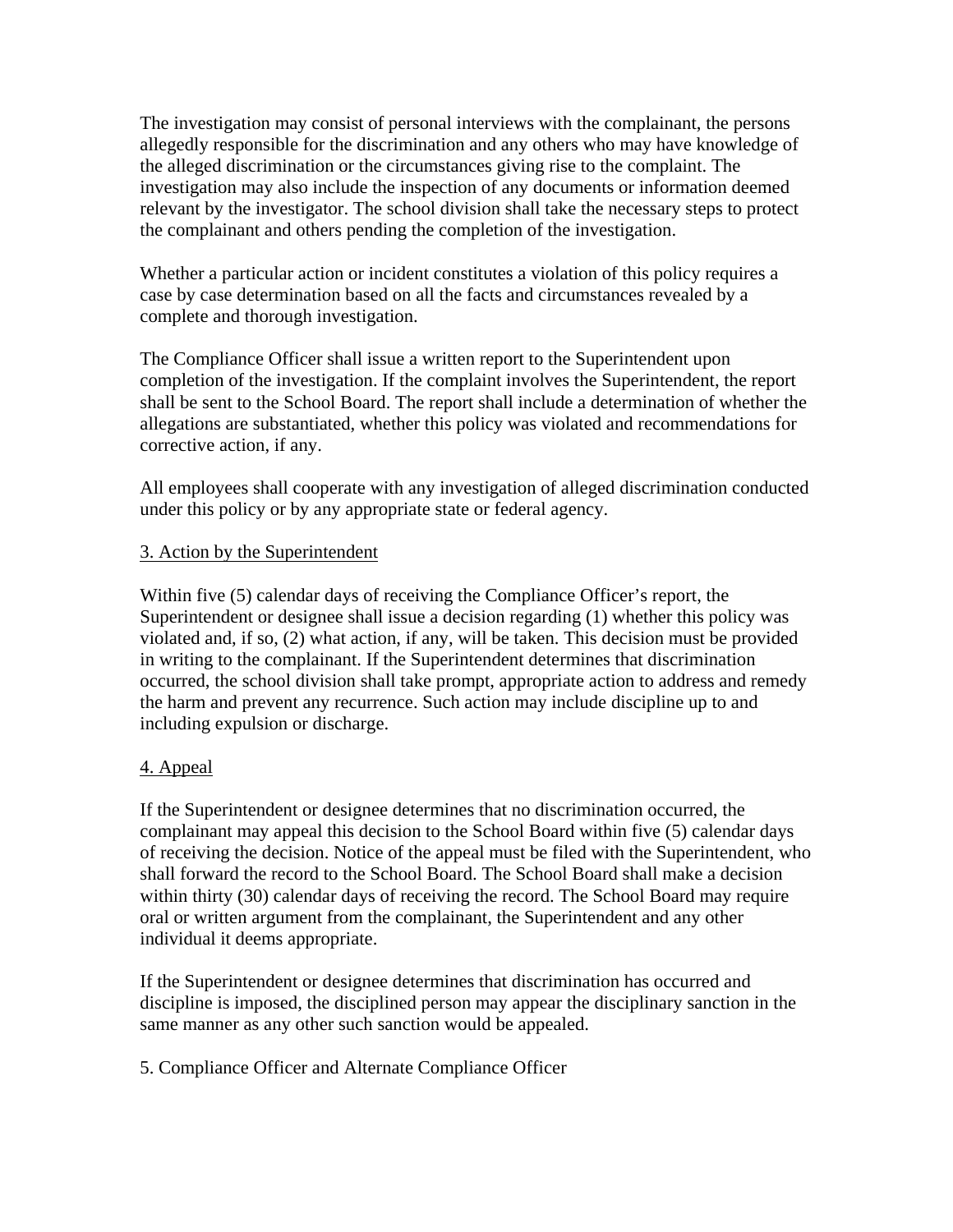The School Board has designated Sara Staton, Director for Special Services (540-586- 1045 ext. 231; 310 South Bridge Street, Bedford, VA 24523) as the Compliance Officer responsible for identifying, preventing and remedying discrimination against students. If the Compliance Officer is unable to receive the complaint, complaints of the discrimination may also be made to Dr. Mac Duis, Director for Instruction, as the Alternate Compliance Officer (540-586-1045 ext. 246; 310 South Bridge Street, Bedford, VA 24523) . The Compliance Officer shall:

- a. receive reports and complaints of discrimination;
- b. oversee the investigation of any alleged discrimination;
- c. assess the training needs of the school division in connection with this policy;
- d. arrange necessary training to achieve compliance with this policy;
- e. insure that any discrimination investigation is conducted by an impartial investigator who is trained in the requirements of equal education opportunity and ha the authority to protect the complainant and others during the investigation.

# B. Informal Procedure

If the complainant and the person allegedly responsible for the discrimination agree, the school principal or designee may arrange for them to resolve the complaint informally with the assistance of a counselor, teacher, or other school division staff.

If the complainant and the persons allegedly responsible for the discrimination agree to resolve the complaint informally, they shall each be informed that they have the right to abandon the informal procedure at any time in favor of the initiation of the above formal procedures.

# C. Retaliation

Retaliation against students, school staff or school division staff who report discrimination or participate in the related proceedings is prohibited. The school division shall take appropriate action against any student or employee who retaliates against another student or employee who reports alleged discrimination or participates in related proceedings.

#### D. Right to Alternative Complaint Procedures

Nothing in this policy shall deny the right of an individual to pursue other avenues or recourse to address the concerns relating to discrimination, including initiating civil action, filing a complaint with outside agencies or seeking redress under state or federal law.

#### E. Notice of Grievance Procedures

These procedures shall be: (1) displayed in a prominent area of each school division building in a location accessible to students, parents and school staff, (2) included in the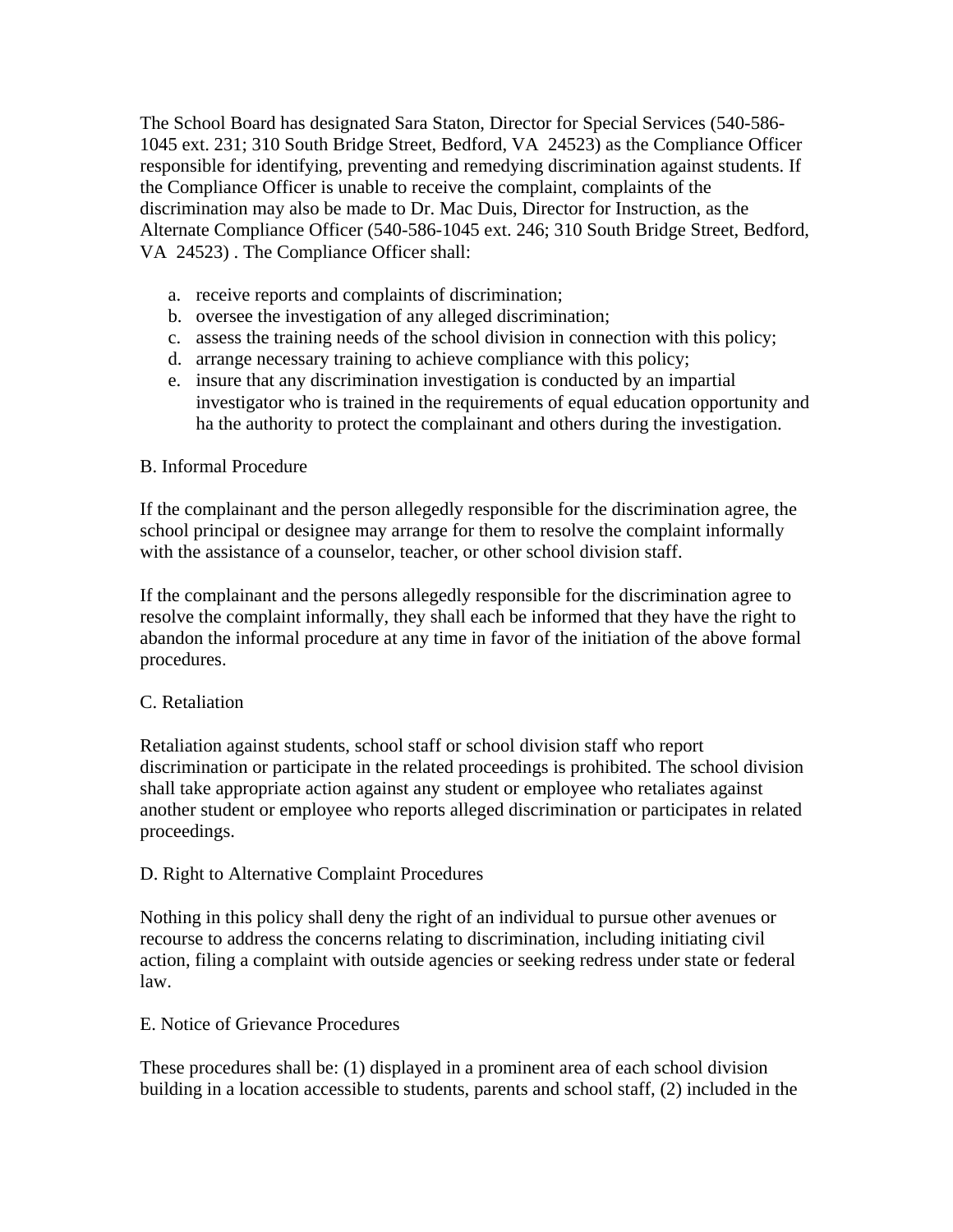student and employee handbooks and (3) published and provided to parents/guardians of enrolled students within thirty (30) of the start of each school year. All students and their parents/guardians shall be notified annually of the names and contact information for the compliance officers.

# F. False Charges

Students or school division staff who make false charges of discrimination shall be subject to disciplinary action.